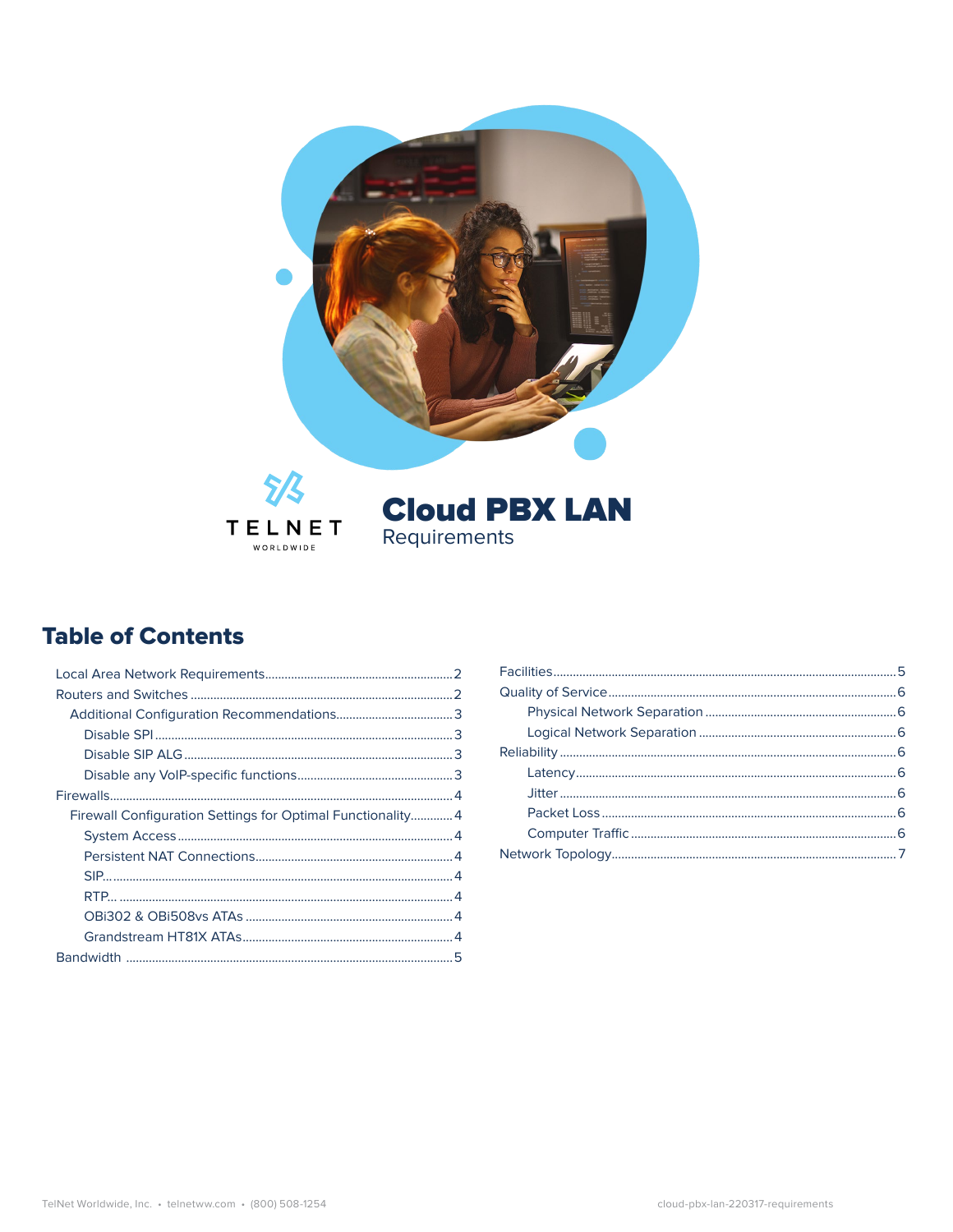<span id="page-1-0"></span>

# Local Area Network Requirements

TelNet Cloud PBX service has a few basic network and installation requirements which ensure optimal quality and system uptime. In many cases, existing client hardware can satisfy these requirements.

Please share this document with your designated LAN administrator. Any required LAN changes or upgrades should be completed prior to service deployment.

### Routers and Switches

Power over Ethernet (PoE) switches are highly recommended, as they eliminate the need for individual power adapters for each phone and also allow for centralized power redundancy. Additional benefits include extending phones into hard to reach areas (without surge protector and extension cord) and virtually separating voice and data traffic.

All on-premise hardware are network devices that require at least a commercial router to function properly. The router selected should have the following capabilities:

- **• DHCP** Devices should receive an internal IP address assignment via Dynamic Host Configuration Protocol (DHCP). Each endpoint will consume an IP address.
- **• NAT** All Network Address Translation (NAT) connections must be left open for at least 60 seconds.
- **• QoS** In a converged network, Quality of Service (QoS) must be applied to prioritize voice traffic over all other traffic types.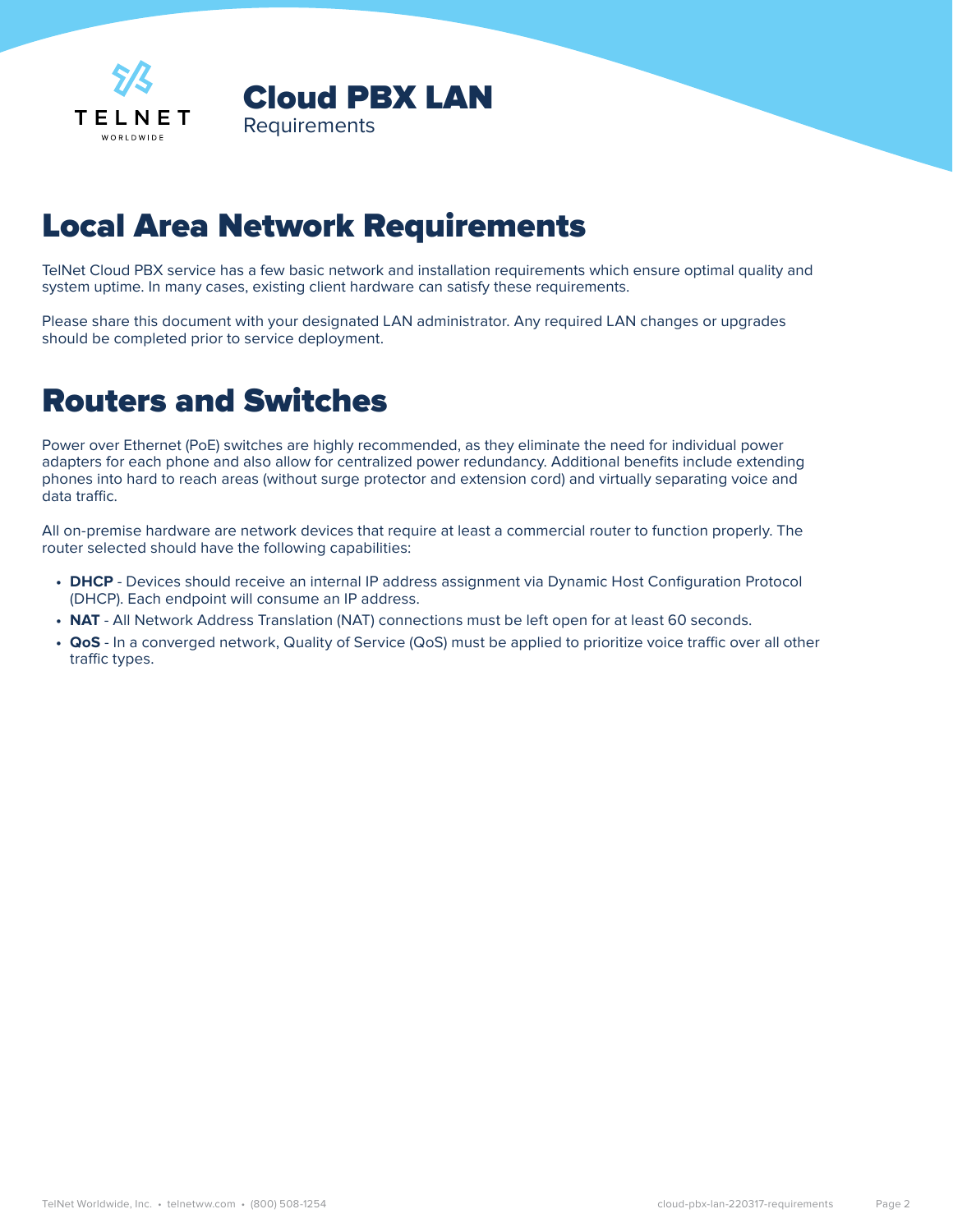<span id="page-2-0"></span>

### Additional Configuration Recommendations

#### Avoid Double-NATing

Ideally, you will need to have only one device performing routing functions. Double-NATing (double- outing) is known to cause many problems for VoIP phones. It is best to eliminate or bridge any extra or additional routers or modem/router combinations on your network. If you need to put your modem/router combination in bridge mode, please contact your Internet service provider (ISP) for assistance.



**•** If your service provider changes your modem to bridge mode, you are then required to provide security through your router. Please contact your equipment vendor for support.

#### Disable SPI

SPI allows the router to approve or deny any information packets that flow through it for security reasons. However, it often incorrectly identifies VoIP traffic as a security risk. If you are experiencing connectivity issues, consider disabling SPI.

#### Disable SIP ALG

These are other security features that sometimes prevent traffic from flowing properly. If you are experiencing connectivity issues, consider disabling SIP ALG.

#### Disable any VoIP-specific functions

Networking equipment will often come customized for VoIP, but many of these custom configurations actually interfere with the traffic flow. TelNet's service does not require custom VoIP supporting functions. Ensuring all VoIP-specific functions are shut off should resolve most of your issues. After you have made the changes, you will need to restart your network.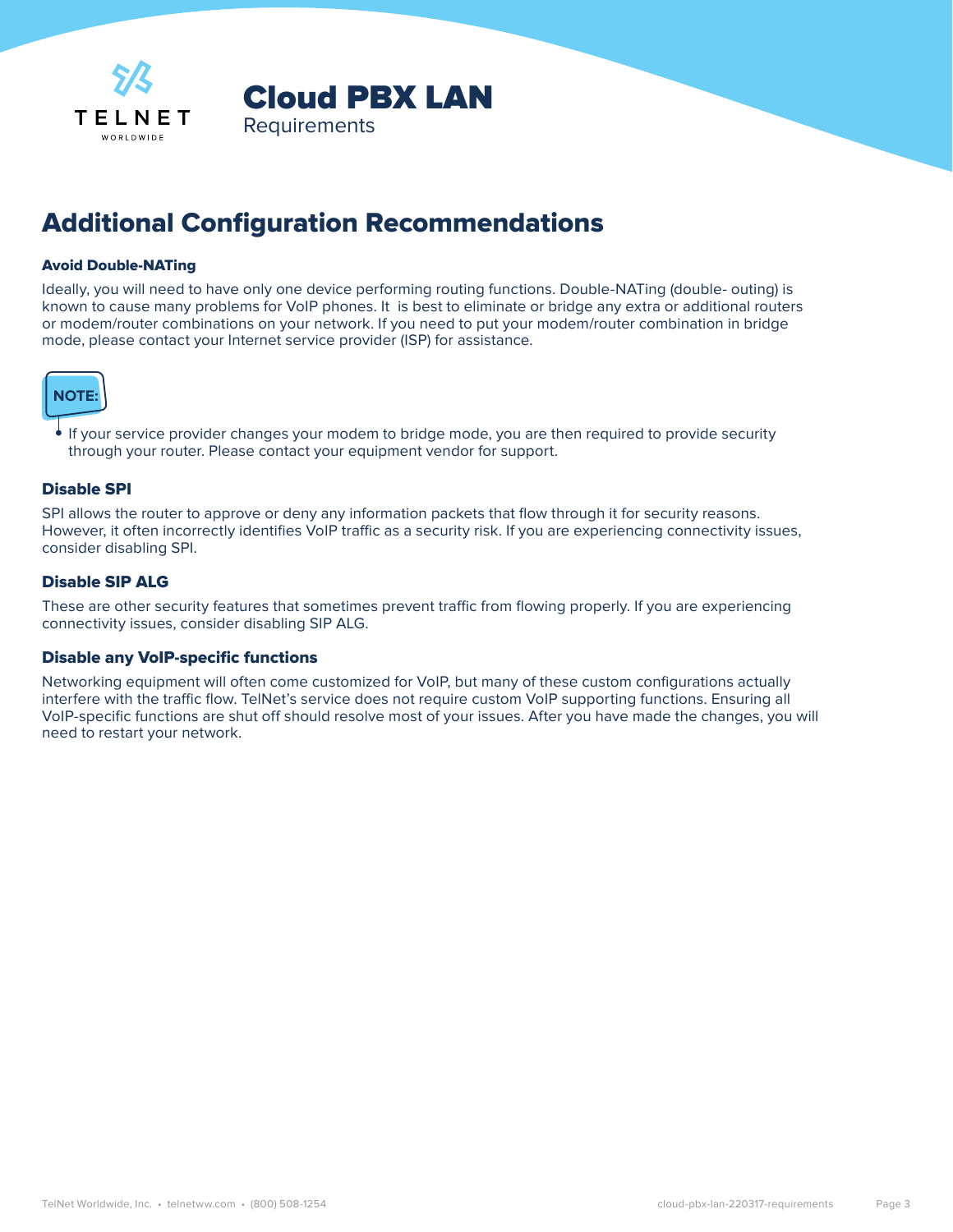<span id="page-3-0"></span>



# **Firewalls**

Firewalls need to allow end point devices access to these protocols; HTTP, HTTPS, SIP and RTP on the network over TCP and UDP. End points must be allowed to both send and receive TCP and UDP packets on arbitrary ports and to arbitrary IP addresses. Some network ports may need to be opened manually.

### Firewall Configuration Settings for Optimal Functionality

#### System Access

Please ensure open inbound/outbound access to the following IP addresses:

| <b>SIP/RTP/TCP/UDP entire blocks &amp; ports</b><br>5060 to 5090, port 69 |                  | <b>TCP, ports 80, 443</b> |                |                |
|---------------------------------------------------------------------------|------------------|---------------------------|----------------|----------------|
| 64.27.210.0/27                                                            | 64.255.76.64/29  | 50.19.91.154              | 64.54.192.26   | 64.255.76.67   |
| 66.79.197.240/28                                                          | 64.255.74.160/27 | 174.129.241.97            | 54.209.17.125  | 64.255.64.21   |
| 66.79.209.0/26                                                            | 209.142.200.0/26 | 54.210.244.98             | 64.255.64.30   | 34.238.237.220 |
| UDP, port 53                                                              |                  | 54.174.154.29             | 52.5.133.228   | 52.71.103.102  |
| 69.54.192.2                                                               | 69.54.200.10     | 52.201.1.15               | 34.238.237.220 | 34.235.12.107  |
| NTP - UDP port 123                                                        |                  | 35.153.119.139            |                |                |
| 0.0.010                                                                   |                  |                           |                |                |

0.0.0.0\0

#### Persistent NAT Connections

NAT keep-alive requests must be allowed every 30 seconds.

#### SIP

Multiple TCP/UDP connections must be allowed.

#### **RTP**

Internally-initiated UDP requests must be allowed on ports 49152 through 65535 for audio.

#### OBi302 & OBi508vs ATAs

www1.obitalk.com service provider portal https: port 443 Allow Outgoing TCP ports: 6800, 5222, 5223 Allow Outgoing UDP ports: 5060, 5061, 10000 to 11000, 16600 to 16998, 19305 Allow Incoming UDP port: 10000

#### Grandstream HT81X ATAs

| <b>Domain</b>          | <b>Port</b> | <b>Description</b>                                            | <b>Protocol</b>   |
|------------------------|-------------|---------------------------------------------------------------|-------------------|
| www.qdms.cloud         | 80, 443     | For web access, firmware download and configuration download. | <b>HTTP/HTTPS</b> |
| us.download.gdms.cloud | 80, 443     | Firmware download and network speed detection.                | <b>HTTP/HTTPS</b> |
| acs.gdms.cloud         | 80, 443     | Communication between device and server.                      | <b>HTTP/HTTPS</b> |
| stun1.gdms.cloud       | 3478        | STUN, Keep-alive, receiving UDP packets from devices.         | <b>UDP</b>        |
| syslog.gdms.cloud      | 6514        | Syslog server.                                                | <b>TLS/TCP</b>    |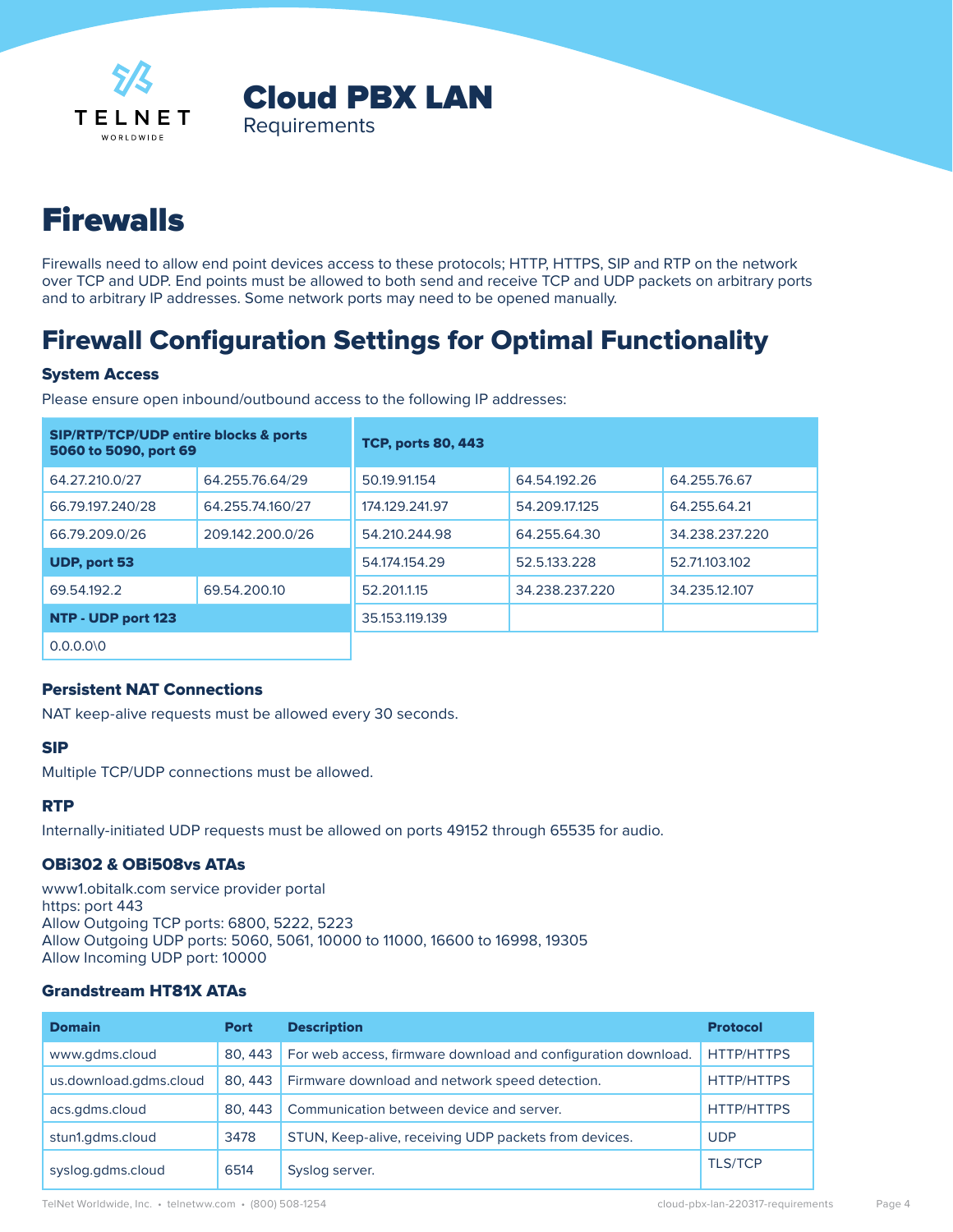<span id="page-4-0"></span>



## Bandwidth

All Cloud PBX/Voice over IP services require one or more broadband Internet connections to function properly. Dial-up, standard wireless, and satellite Internet connections are not supported and will negatively impact the delivery of voice services. TelNet or partner-provided bandwidth is recommended for the best overall user experience as it is fully managed from end to end. Voice services can also be used "over the top" with alternate bandwidth providers via cable or fiber (aka, Bring Your Own Bandwidth – BYOB option).

Each voice call requires approximately 90 Kbps of bandwidth. The following table indicates required bandwidth for various levels of concurrent voice calls.

| <b>Concurrent Calls</b> | <b>Required Bandwidth</b> |
|-------------------------|---------------------------|
| 5                       | 450 Kbps                  |
| 10                      | 900 Kbps                  |
| 50                      | 4.5 Mbps                  |
| 100                     | 9 Mbps                    |

Make sure sufficient upload and download bandwidth is available to support the peak number of concurrent calls for your organization.



**•** Internal calls between IP phones within the same site only consume 8 Kbps signaling bandwidth over Internet connection (e.g., ~82 Kbps call payload remains on the LAN).

## Facilities

Ethernet cabling and electrical power (or PoE) are required at each endpoint location. Cat-5 or better cabling is required. Consider using Cat-6 or Cat-6e cabling to support gigabit Ethernet networks. Battery backup is recommended for all network equipment.

If power adapters are used, be sure to use a surge protector.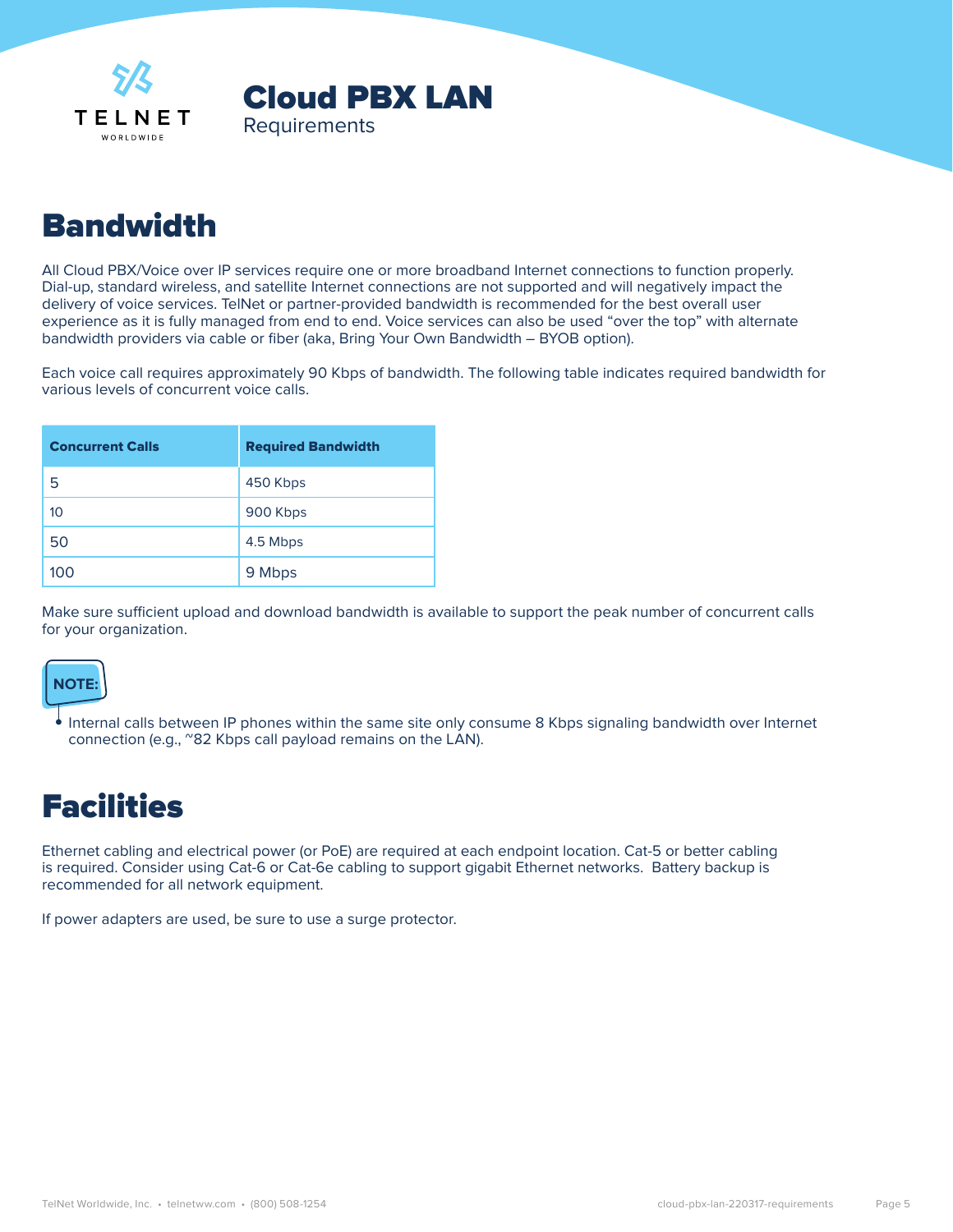<span id="page-5-0"></span>



# Quality of Service

Quality of Service (QoS) protocols provide the means to guarantee certain resource levels to specific types of network traffic. QoS is particularly important in voice implementations.

Cloud PBX services can utilize several QoS methods to ensure quality. The following strategies are the most effective in producing a stable, scalable network environment.

#### Physical Network Separation

Many institutions separate voice and/or video on a dedicated Internet connection to ensure quality. This strategy typically involves both separate physical WAN and LAN connections.

#### Logical Network Separation

Networks can be separated into logical divisions or VLANs to separate voice traffic from lower priority traffic. VLANs can allocate bandwidth dynamically based on volume, or statically by manual assignment.

These strategies may be used in combination to achieve required levels of quality for voice connections.

In addition to these QoS methods, TelNet also tags all voice packets with a DSCP value of 46, which in is often prioritized by OSI Layer 3 devices across the WAN. Configuring a local router to use this DSCP value can also result in improved quality.

## **Reliability**

In some cases, upgrades to network hardware or bandwidth will be required in order to use Cloud PBX services. Using any Cloud PBX service on a low-quality network may result in one or more the following issues

#### Latency

The time between a network request and response. Latency should be less than 100 ms. Latency greater than 150 ms will result in decreased quality.

#### **Jitter**

The amplitude and frequency of a network's latency. Jitter should not exceed 20 ms. Jitter greater than 20 ms will result in decreased quality.

#### Packet Loss

Data from the client network that is lost in transit. Packet Loss should not exceed 1%. Packet Loss greater than 1% will result in low-quality or dropped calls.

#### Computer Traffic

If the phones and computers are on the same network connection, the computer traffic can have an effect on the quality of your calls. Generally, the two can coexist, but it is important to be mindful of doing things like remote backup and storage, streaming audio, video, or using peer-to-peer type programs, as these activities may affect your call quality.

Go to <www.telnetww.com/infosource/cloud-pbx-byob-troubleshooting-guide.pdf> for additional tips. Please contact your network IT professional if your network is experiencing any of these issues.